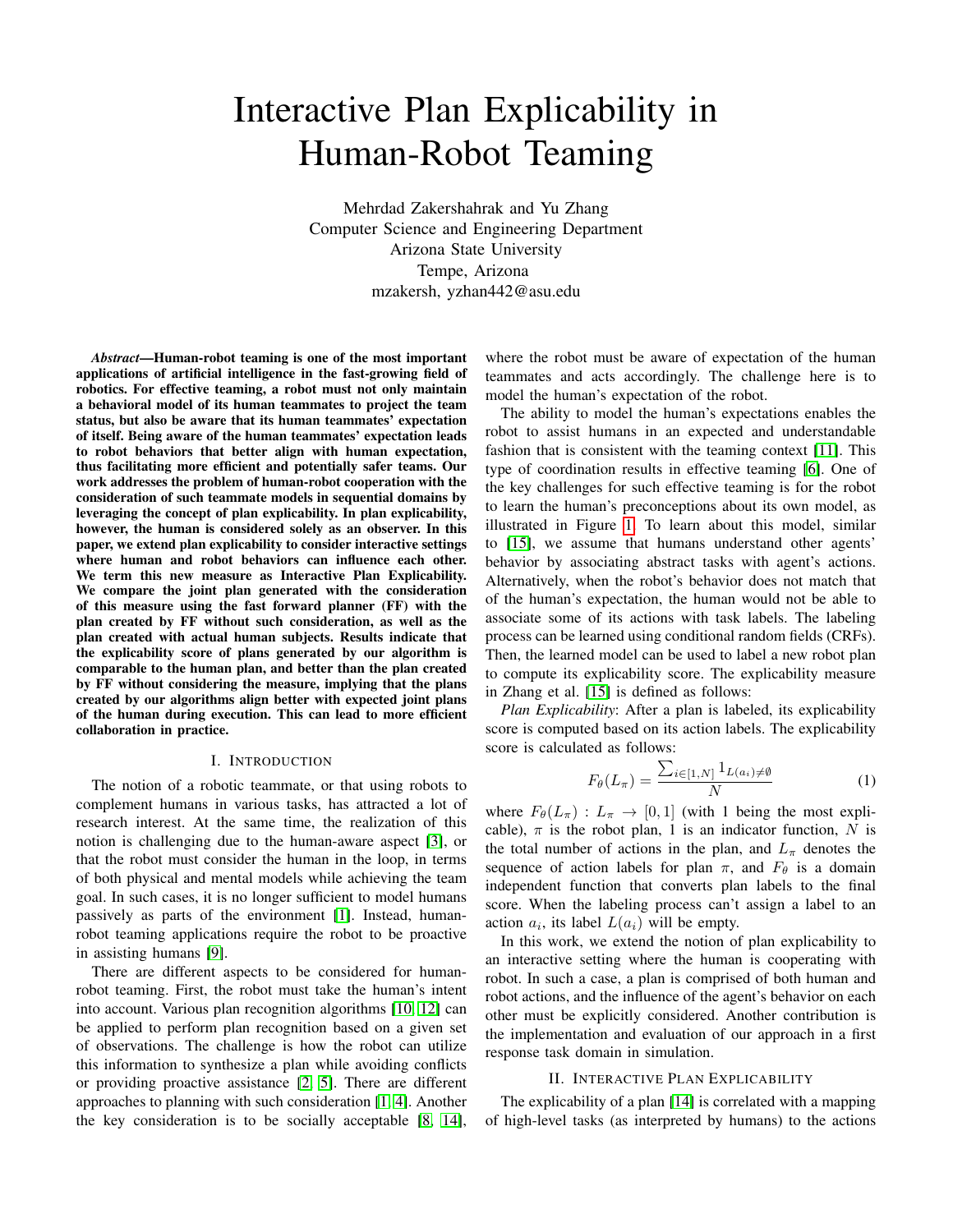

<span id="page-1-0"></span>Fig. 1. The robot's planning process is informed by an approximate human planning model as well as the robot's planning model.

performed by the robotic agent. The demand for generating explicable plans is due to the inconsistencies between the robot's model and the human's interpretation of the robot model. In our work, the robot creates composite plans for both the human and robot using an estimated human model and the robot's model, which can be considered as its prediction of the joint plan that the team is going to perform. At the same time, however, the human would also anticipate such a plan to achieve the same task, except with an estimated robot model and the human's own model.

Each problem in this domain can be expressed as a tuple  $P_T = \langle I, G, M_R, M_H, \Pi_C \rangle$ . In this tuple, I denotes the initial state of the planning problem, while  $G$  represents the shared goal of the team.  $M_R$  represents the actual robot model and  $M_H$  denotes the approximate human planning model provided to the robot. The actual human planning model  $M_H$  (that the human uses to create his own prediction of the joint plan) could be quite different from the model  $M_H$  provided to the robot. Similarly, the human will be using  $M_R$  that may be different from the actual robot model  $M_R$ . Finally  $\Pi_C$ represents a set of annotated plans that are provided as the training set for the CRF model.

To generate an explicable plan, the robot needs to synthesize a composite plan that is as close as possible to the plan that the human expects. This is an especially daunting challenge, given that we have multiple points of domain uncertainty (e.g. from  $\widetilde{M}_{H}$  and  $\widetilde{M}_{R}$ ). As shown in Figure [1,](#page-1-0) the robot only has access to  $M_H$  and  $M_R$ . Thus, the problem of generating explicable pan can be formulated as the following optimization problem:

$$
\underset{\pi_C}{\operatorname{argmin}} \max_{\pi_C \in \overline{M_H}} \operatorname{cost}(\pi_C^{M_R, \overline{M_H}}) + \alpha \cdot \operatorname{dist}(\pi_C^{M_R, \overline{M_H}}, \pi_C^{\overline{M_R}, M_H}) \quad (2)
$$

where  $\pi_C^{M_R, M_H}$  is the composite plan created by the robot using  $M_R$  and  $\widetilde{M_H}$ , while  $\pi_C^{M_R, M_H}$  is the composite plan that is assumed to be created by the human (the plan that the human expects). Similar to [\[14\]](#page-3-9), we assume that the distance function  $dist(\pi_C^{M_R, M_H}, \pi_C^{M_R, M_H})$  can be calculated as a function of labels of actions in  $\pi_C^{M_R, M_H}$ .

<span id="page-1-1"></span>
$$
argmin_{\pi_C^{M_R, \widetilde{M_H}}}
$$
cost $(\pi_C^{M_R, \widetilde{M_H}})$   
+  $\alpha \cdot F \circ L_{CRF}(\pi_C^{M_R, \widetilde{M_H}} \mid \{S_i \mid S_i = L^*(\pi_C)\})$  (3)

As shown in [\(3\)](#page-1-1), the label for each action is produced by a CRF model  $L_{CBF}$  trained on a set of labeled team execution traces  $(\pi_C)$ . Since we do not have access to the human model or the human's expectation of the robot model so that mispredictions are expected, we will rely on replanning when either the human deviates from the predicted plan of the robot.

To search for an explicable plan, we use a heuristic search method,  $f = q + h$ , where q is the cost of the plan prefix and  $h$  is calculated as shown in the following:

<span id="page-1-2"></span>
$$
h = (1.0 - F_{\theta}(L(state.path \# rp))) * | state.path \# rp | * | rp | + | rp |
$$
  
(4)

where  $\#$  means concatenation above and  $rp =$ relaxedPlan(state, Goal).

# III. EVALUATION

To evaluate our system, we tested it on a simulated first response domain, where a human-robot team is assigned to a first-response task after a disaster occurred. In this scenario, the human's task is to team up with a remote robot that is working on the disaster scene. The team goal is to search all the marked locations as fast as possible and the human's role is to help the robot by providing high-level guidance as to which marked location to visit next. The human peer has access to the floor plan of the scene before the disaster. However, some paths may be blocked due to the disaster that the human may not know about; the robot, however, can use its sensors to detect these changes. Due to these changes in the environment, the robot might not take the expected paths of the human.

For data collection, we implemented the discussed scenario by developing an interactive web application using MEAN (Mongo-Express-Angular-Node) stack.

In our setting, the robot would always follow the human's command (i.e., which room to visit next). The human can, of course, change the next room to be visited by the robot anytime during the task if necessary, simply by clicking on any of the marked locations. The robot uses BFS search to plan to visit the next room. After a room is visited, the human cannot click on the room anymore. Also, the robot always waits 1 second before performing the next action. For simplicity, the costs of all human and robot actions are the same.

### *A. Experimental Setup*

For training, after each robot action, the system asks the human whether the robot's action makes sense or not. If the human answers positively, that action is considered to be explicable. Otherwise, the action is considered to be inexplicable. This is used later as the labels for learning the model of interactive plan explicability. All scenarios were limited to four